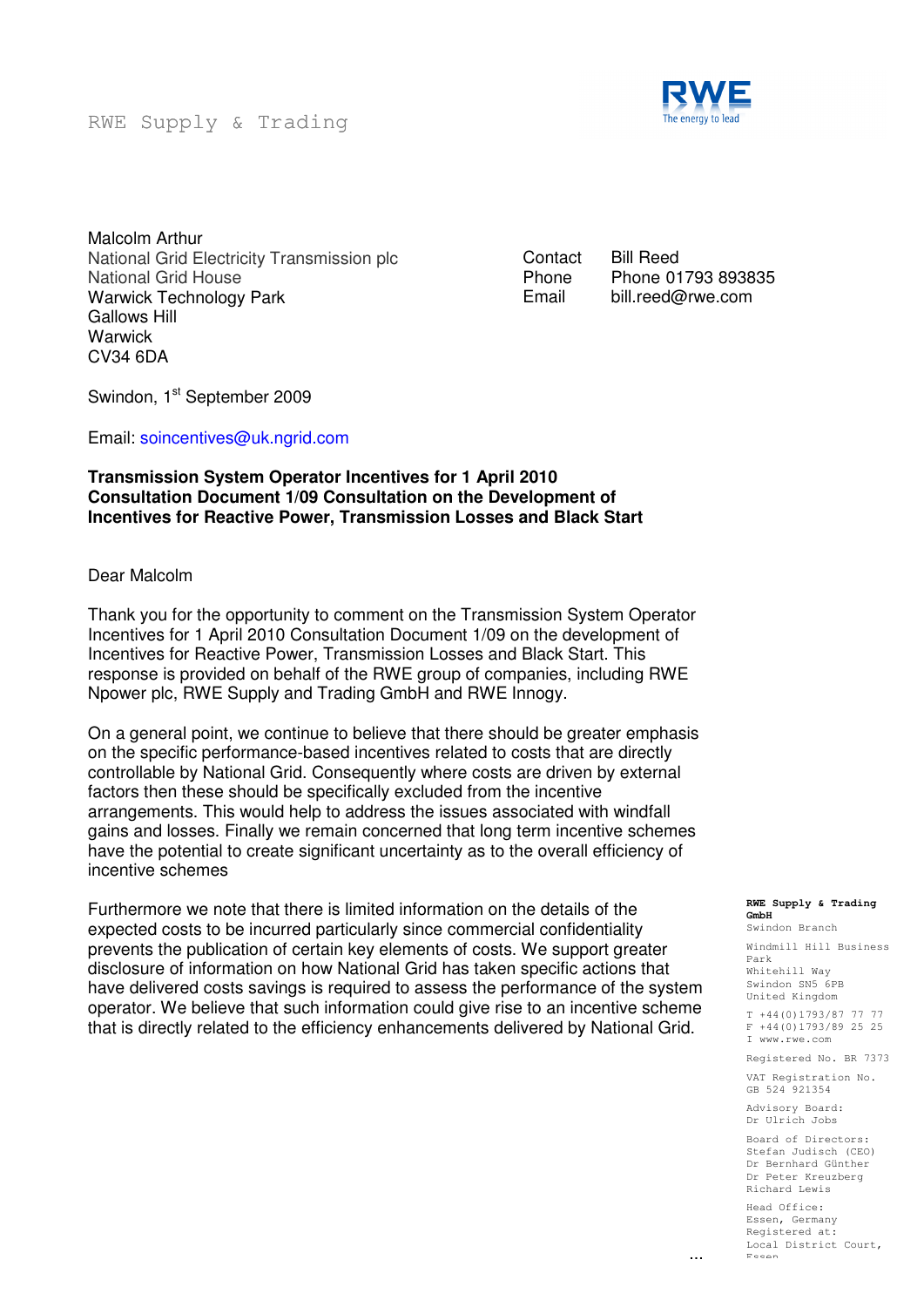Our comments on the specific questions raised in the consultation document are included in the attachment to this letter.

If you wish to discuss any aspect of our response, please do not hesitate to contact me.

Yours sincerely

By email

Bill Reed, Market Development Manager RWE Supply & Trading GmbH

Attachment 1: Response to the specific Consultation Questions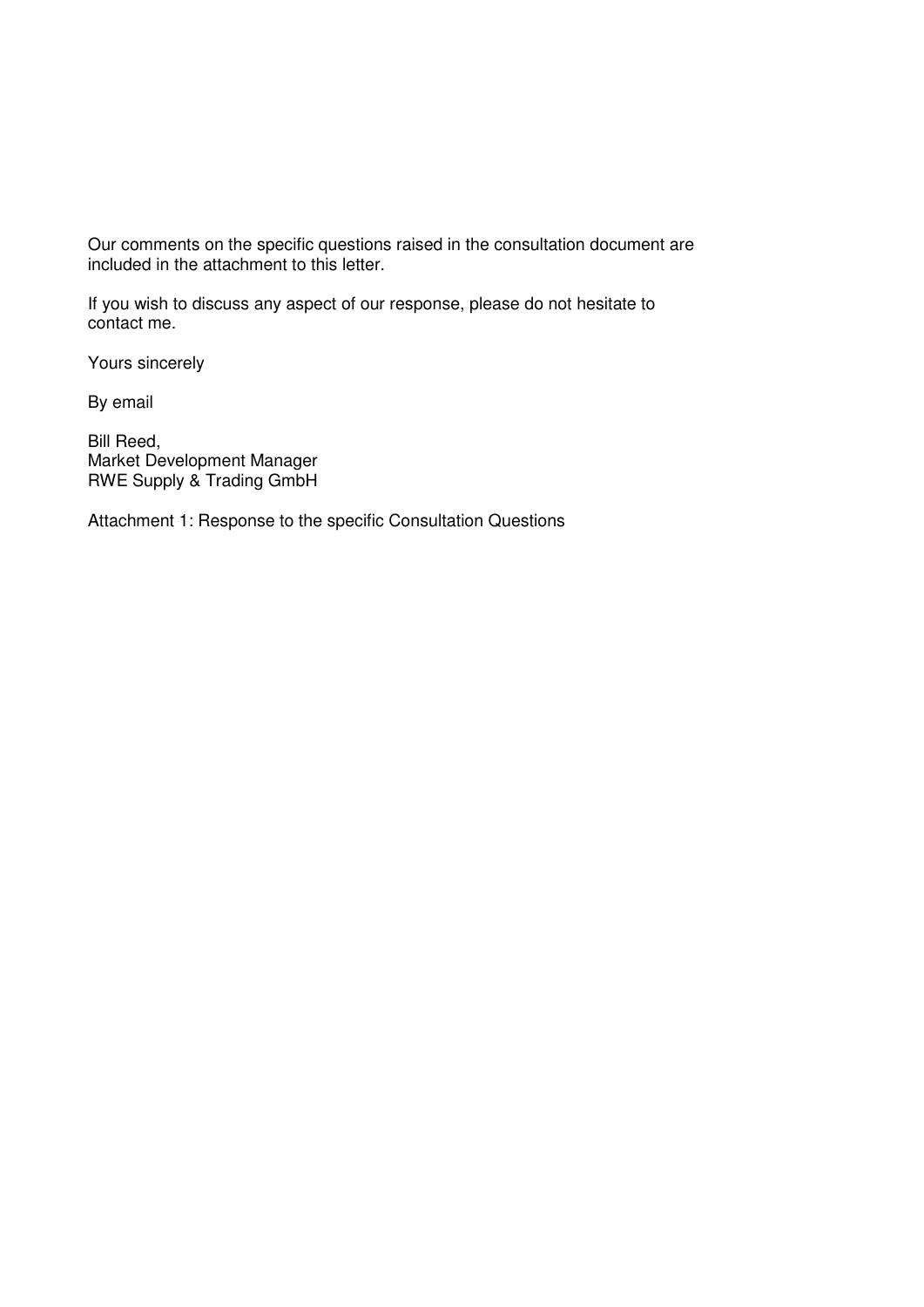# **Attachment 1: Response to the specific Consultation Questions**

# **1 What benefits do you see for the development of an indexation methodology for reactive power costs? What drivers should be included in such an index?**

As noted in the consultation document (Page 6) the main drivers for reactive power costs are: Power price, RPI, Level of active power flows across the transmission system, Reactive Demand, Commercial Reactive Power contracts and Reactive power dispatch. Of these drivers the main elements that can be influenced by the system operator are the relevant contracts and the power dispatch (through either the balancing mechanism or forward power contracts). These "controllable" drivers should be subject to appropriate incentives.

It would seem appropriate for those elements that are outside the direct control of National Grid to be passed through perhaps through some form of indexation associated with price, or perhaps based on the actual costs incurred. It should be noted that flows on the transmission system depend on the patterns of generation and demand. The availability of the transmission system is an important factor in this but should be subject to separate transmission ownership incentives.

For those costs that National Grid can influence, any incentive arrangements should enable the economic and efficiency benefits of National Grid actions to be identified. On this basis an incentive scheme could be designed to ensure that actions taken by National Grid to manage reactive power costs deliver specific benefits. In addition, there could be sharing of cost savings where these are actually achieved. Such a scheme would require detailed assessment of the cost components that National Grid can influence and a process that enables the benefits (or costs) of National Grid actions to be properly assessed.

# **2 What benefits do you believe there are in the implementation of a longer than one year scheme?**

The principal benefit of a longer term incentive scheme is the fact that the requirement for the annual review and reassessment of the scheme components is no longer required. Once the parameters associated with the scheme are set and known then it is simply the case of administering the ongoing scheme. However, the scheme should only apply to those elements of cost that are influenced by National Grid. Other scheme components such as power price indexation could be reset periodically, perhaps even within year. This could set the benchmark for costs that National Grid would have to beat in order to earn incentive scheme rewards.

# **3 Are there any additional benefits or drawbacks in the development and implementation of an unbundled reactive power incentive?**

The key issue for the unbundled electricity incentive scheme is the extent to which the actions taken in one scheme area influence or dictate the costs in other areas. For example dispatch for reactive power may help to reduce constraint costs or help to resolve system imbalance or reduce the need for investment in reactive transmission infrastructure. When considering an unbundled scheme it is the ability to distinguish the benefits of actions that may have multiple consequences across the scheme that is of key importance.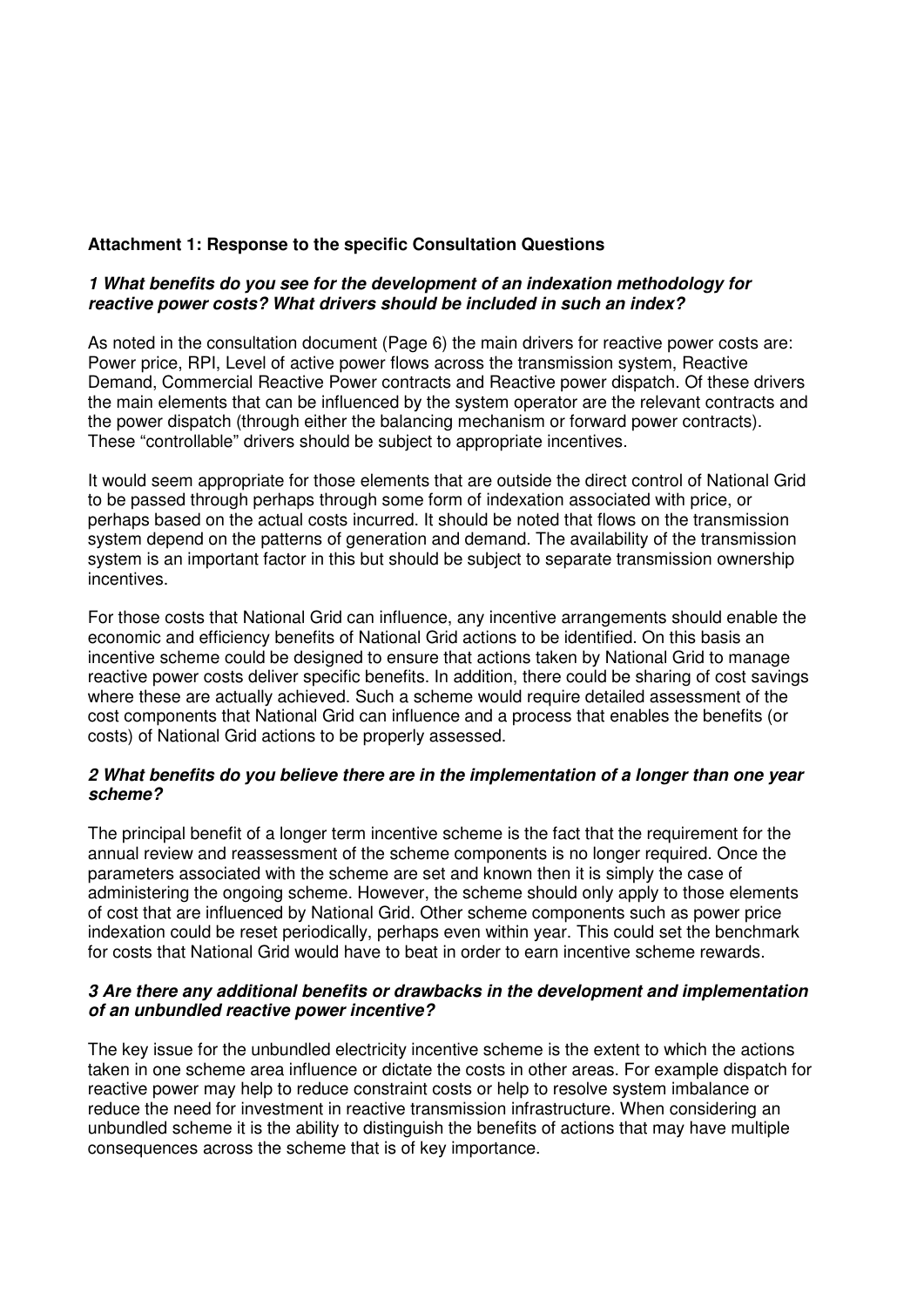# **4 Please provide your views on the development of the reactive power incentive? Do you see any benefits in changing the current arrangements?**

While we can see merits in developing incentives on reactive power for those cost components that are influenced by National Grid, we remain to be convinced that a specific reactive power incentive can be successfully disaggregated from the benefits that accrue in the wider incentive scheme. As noted above there is an interaction between reactive power dispatch, constraint costs, balancing costs and investment decisions.

We believe that greater information on the interaction of the cost components is required prior to the introduction of a specific reactive power incentive. We are particularly concerned that National Grid may influence reactive power costs by actions taken in other areas of the incentive scheme. For example constraint related dispatch may make available power stations that can deliver reactive power capability at lower cost than if the power station had not been dispatched for constraint related purposes. It is the understanding of these interactions that is important in considering the scheme. We believe that further work is required in order to assess fully whether reactive power can exist as a standalone element of costs.

# **5 What benefits do you see for the development of an indexation methodology for transmission losses? What drivers should be included in such an index?**

An indexation methodology essentially enables those elements of costs that are subject to external drivers to be passed through to customers. On this basis the key issue if whether the calculation of an ex ante index fully reflects the relevant costs when consider ex post. For example does some form of ex ante electricity price index properly reflect the actual outturn electricity price? The degree of inaccuracy reflects the general inefficiency of the ex ante index.

There are two ways that the inaccuracy of an indexation approach can be addressed. These are increasing temporal resolution of the index or some for of ex post assessment or reconciliation. Both have benefits and drawbacks. Increasing temporal resolution from say year ahead to month ahead or week ahead or even day ahead will reduce the uncertainty of cost outcomes but potentially increase the volatility of these costs. Ex post reconciliation increases the risk of further adjustments to cost outturns that reflect actual events, though this could be mitigated by caps or collars to these adjustments.

Indexation may serve to reduce risk in cost accuracy but the trade off is also the potential for increased windfalls gains or losses under the scheme. We remain to be convinced that indexation alone will improve the implementation of the incentive scheme, particularly for those costs that are outside the control of National Grid. However, an index approach may provide an important benchmark for cost outcomes against which the specific actions taken by National Grid to address costs can be assessed and the incentive scheme rewards or costs calculated.

# **6 Please provide your views on whether the SO can influence sufficient drivers to reduce Transmission Losses?**

The current electricity market is based on self dispatch of power stations to meet contractual positions. Consequently flows on the transmission system depend on the patterns of generation and demand delivered by the market and the availability or otherwise of key transmission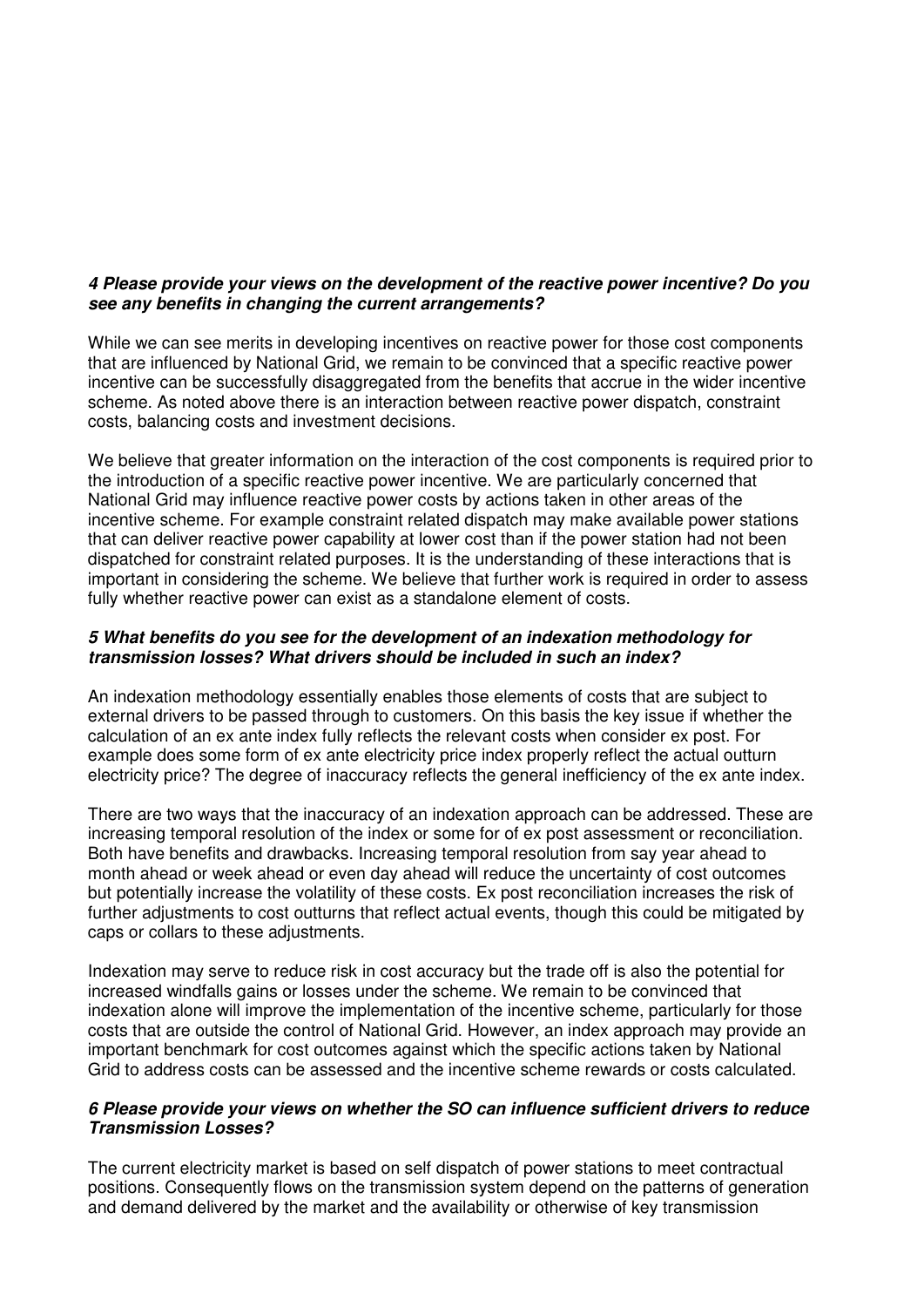assets. As a result, we believe that the system operator has limited influence on total losses on the transmission system.

Currently transmission losses are allocated under the balancing and settlement code on a non locational basis. This give rise to the potential that the pattern of generation and dispatch are inefficient in relation to losses since there is no locational signal. A BSC modification (P229) is attempting to address this through the zonal allocation of transmission losses to generation and consumption. If the marginal costs of transmission losses are appropriately reflected on users then it would be expected that an optimised dispatch pattern would result with respect to losses.

We believe that it is essential that in deriving the marginal cost of electricity at different locations that the costs are appropriately reflected on users of the transmission system.

#### **7 What benefits do you believe there are in the implementation of a longer than one year scheme?**

We believe that the benefits of a longer term transmission losses incentive are limited. In particular we note that the electricity market is based on self dispatch of generation. Therefore the patterns of generation and resultant losses are influenced by their marginal costs. This results in patterns of generation that can differ greatly between years and even within years as, for example, coal or gas fired generation is either in merit or out of merit. These fluctuations in dispatch patterns are largely outside the control of National Grid, particularly under the current BSC rules where transmission losses are allocated on a uniform postage stamp basis.

#### **8 Are there any additional benefits or drawbacks in the development and implementation of an unbundled transmission losses incentive?**

We believe that since the System Operator has limited scope to influence transmission losses the development of an unbundled transmission loss incentive is largely irrelevant. Nevertheless is may be appropriate to introduce incentives on transmission owners to reduce losses through for example, innovation or the introduction of low loss equipment. However, this is subject to the transmission owner price controls.

We believe that it may be appropriate to incentivise National Grid to develop measures that will enhance the ability of users to manage losses. This could be achieved through the allocation of losses to users that reflect the costs associated with particular dispatch decisions.

#### **9a Please provide your views on the development of the transmission losses incentive? Do you see any benefits in changing the current arrangements?**

We do not support change to the current arrangements. Incentives should be limited to those elements of losses that are directly influenced by National Grid through for example, dispatch in the balancing mechanism. In addition, the incentive should only be applied to actions that are taken to affect losses directly and where such effects can be disaggregated from other actions.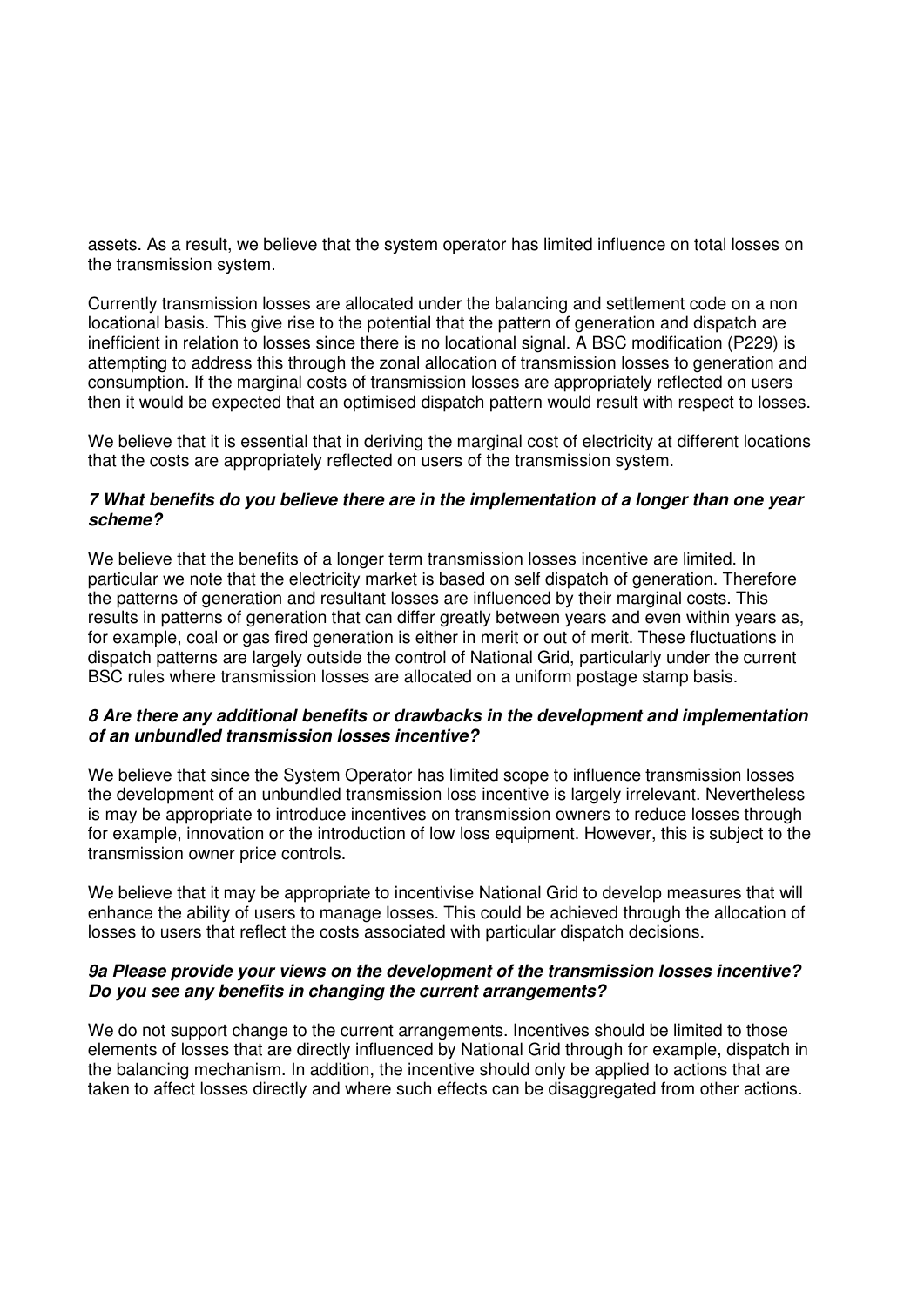# **9b Are there any benefits in the development of a TO incentive to manage fixed losses?**

As noted under our answer to question 8 we do believe that here are merits associated with the development of a TO incentive to manage fixed losses.

# **10 What benefit do you see in developing a transmission losses zonal forecast incentive?**

Given that transmission losses are currently allocated uniformly we do not believe that there is a case for the development of a transmission losses zonal forecast incentive. We note that if modification proposal P229 were to be approved then the estimates of the locational impact of losses will be available through the proposed methodology which is based on the application of transmission losses factors derived from the patterns of generation and demand in the year preceding the application of the loss factors.

A transmission losses zonal forecast would only be appropriate if losses were to be allocated on a marginal ex post basis.

# **11 What benefit do you see in the development of a Transmission Losses procurement incentive similar to the Gas Shrinkage incentive?**

We do not believe that there are any benefits from the development of a transmission loss procurement incentive under the current market design based on self dispatch.

However, if National Grid was responsible for the procurement of losses we would expect that it would also be responsible for generation dispatch probably under some form of pooling arrangements. In these circumstances an incentive arrangement could be developed alongside the cost reflective locational charging arrangements for generation and demand associated with the procurement of losses.

# **12 Do you agree that National Grid should be incentivised on the procurement of black start services for 2010/11 and 2011/12 as under the current scheme framework?**

We do not believe that there is a case to change the current black start incentive arrangements and would support the retention of the current scheme framework.

# **13 Do you believe that the black start scheme should be extended to a 2 year target?**

Since the black start contracts tend to be long term in nature we do not believe that there are any issues with setting a 2-year target.

# **14 How do you believe black start services are best procured post 2012?**

We believe that black start services should be procured under a competitive market arrangements with the system operator offering long term (greater than 2-year) contracts for the provision of such services.